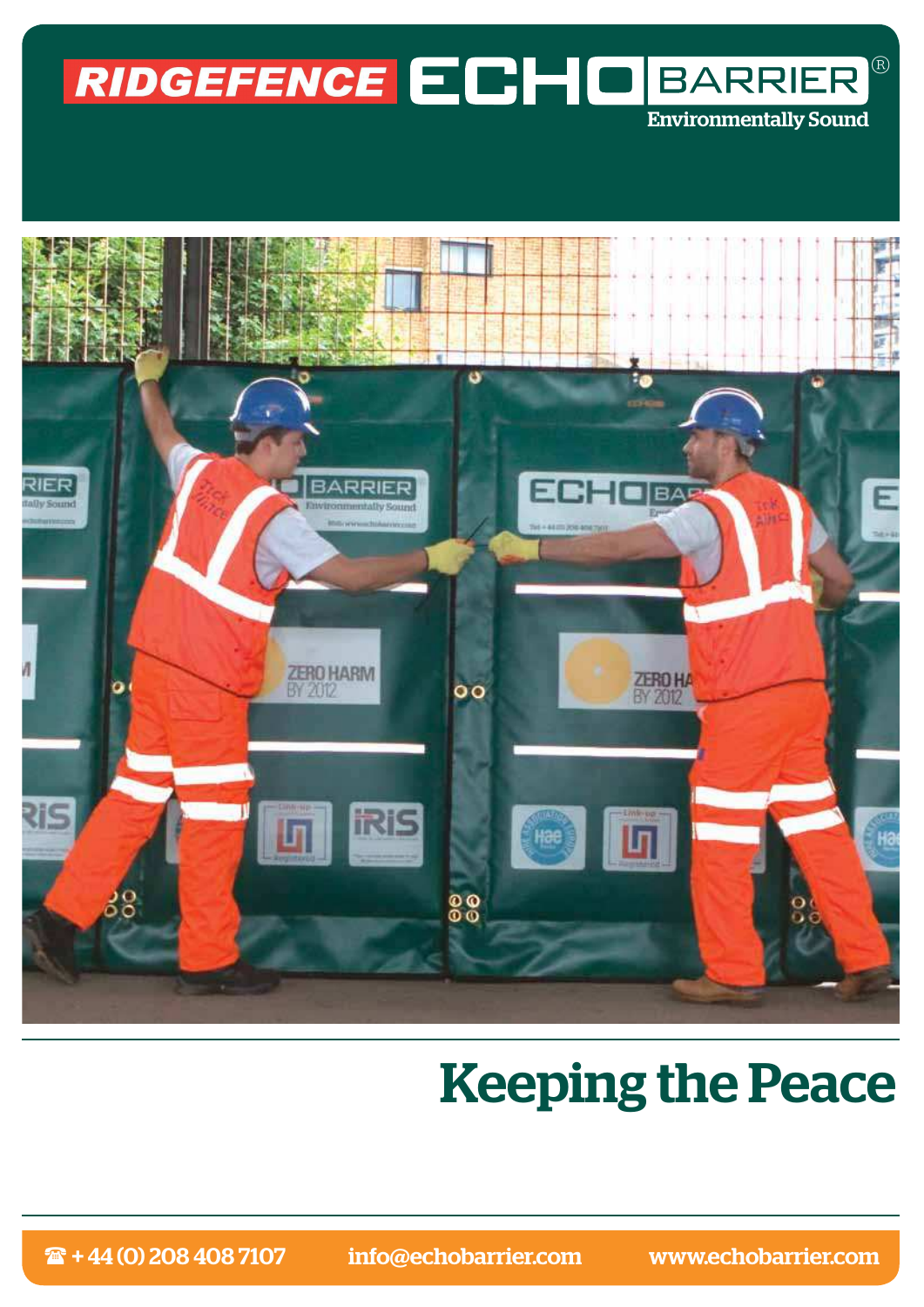

®

Environmentally Sou

onmentally

**Elly** Sound

.onmentally Sou

Environmentally So

Enviro

PETEr WIlSOn BSc (Mech Eng); MSc (Sound and Vibration); MIOA Technical Director

rs of Manually Sound ®and vibration. As an engineer with 30 years of experience in acoustics, Peter has an unusually pragmatic approach to the specialist ields of noise and vibration. In addition to acquiring a considerable international reputation for developing innovative noise and vibration control techniques across a wide range of industries, Peter has also developed the IOSH competency training courses in both noise

### ECHO BArrIErS

®eliminate the practical problems use of conventional temporary acoustic barriers. In practice,<br>this means very rapid fitting a<br>removal (one man jobs), mucl<br>easier transport and storage, a<br>an acoustic performance that<br>second to none. As a result th  $\frac{1}{\sqrt{2}}$ ecally  $\frac{d}{dx}$  and "The ECHO BArrIEr product line represents a very innovative and elegant solution to a range of common site and event noise problems. The technical innovations included in the design of the ECHO H1 not only provide a high level of acoustic performance, but they also and hassles associated with the this means very rapid fitting and removal (one man jobs), much easier transport and storage, and an acoustic performance that is second to none. As a result, the ECHO H1 is a key part of current best practice for site and event noise management."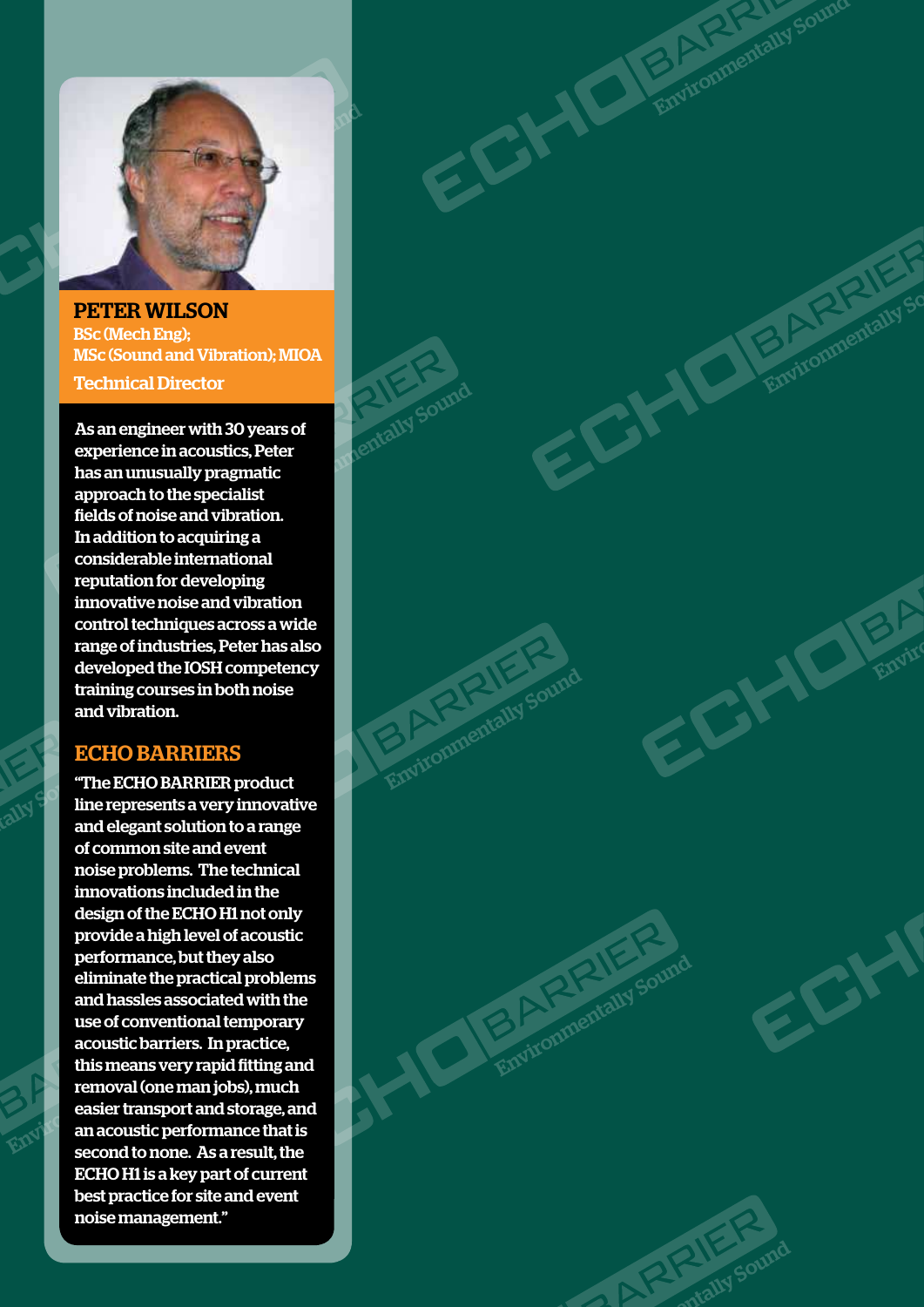# **INTRODUCTION**

Excessive noise or, put another way, noise pollution, is becoming an increasingly important social and commercial issue. With over 30 years experience in the noise attenuation industry, we at ECHO BARRIER are perfectly placed to address this problem.

ECHO BArrIEr products ofer high tech and market leading solutions for controlling excessive noise. ECHO BARRIER systems make noise management simple, fast and convenient, with typical applications including road, rail, construction and demolition. They are also equally applicable to all types of public/private occasions where noise control is important, including music and sporting events.

The current ECHO BARRIER product line is based on a high tech acoustic screen, which typically fits around Heras fencing or scafolding units. Our innovative design features not only provide exceptional and market leading acoustic performance, but also make itting and removal fast and convenient.

The commercial benefits of noise reduction are enormous. including extending site operating hours (thus reducing costs), minimising the likelihood of noise complaints, and creating a productive working environment.

### **Key Features of ECHO BARRIER Products**



### **Performance**

Market leading acoustic performance that can easily be increased on site to solve any unexpected local noise problems.



### Transport

Hard wearing, lightweight, compact and unique self locking mechanism, for ease of storage and handling.



### Safety

Unique night time safety features, fire and weather resistant.



### Cost

IP protected design features dramatically reduce the costs of meeting noise control requirements, particularly for temporary or short-term projects. Our hire rates also represent unbeatable value for money.



### Installation

Innovative design typically reduces installation time by 70% or more compared to conventional screening.

### **Advertising**

Opportunity for client advertising to be placed on ECHO BARRIER products.



### Best Practice

Play a key role in meeting best practice targets for noise management.



### Technical Support

Unlike anyone else in the market, we are able to ofer unparalleled technical support through our market leading consultancy practice, Iris Noise and Vibration Services.

### Applications



**Railways** (e.g. track maintenance, station refurbishment and bridges)



**Demolition** and Piling



**Roads** (e.g. trenches, breakers and road-saws)

loading and **Unloading Areas** 



**Construction** and Scaffolding



**Staff Welfare** Facilities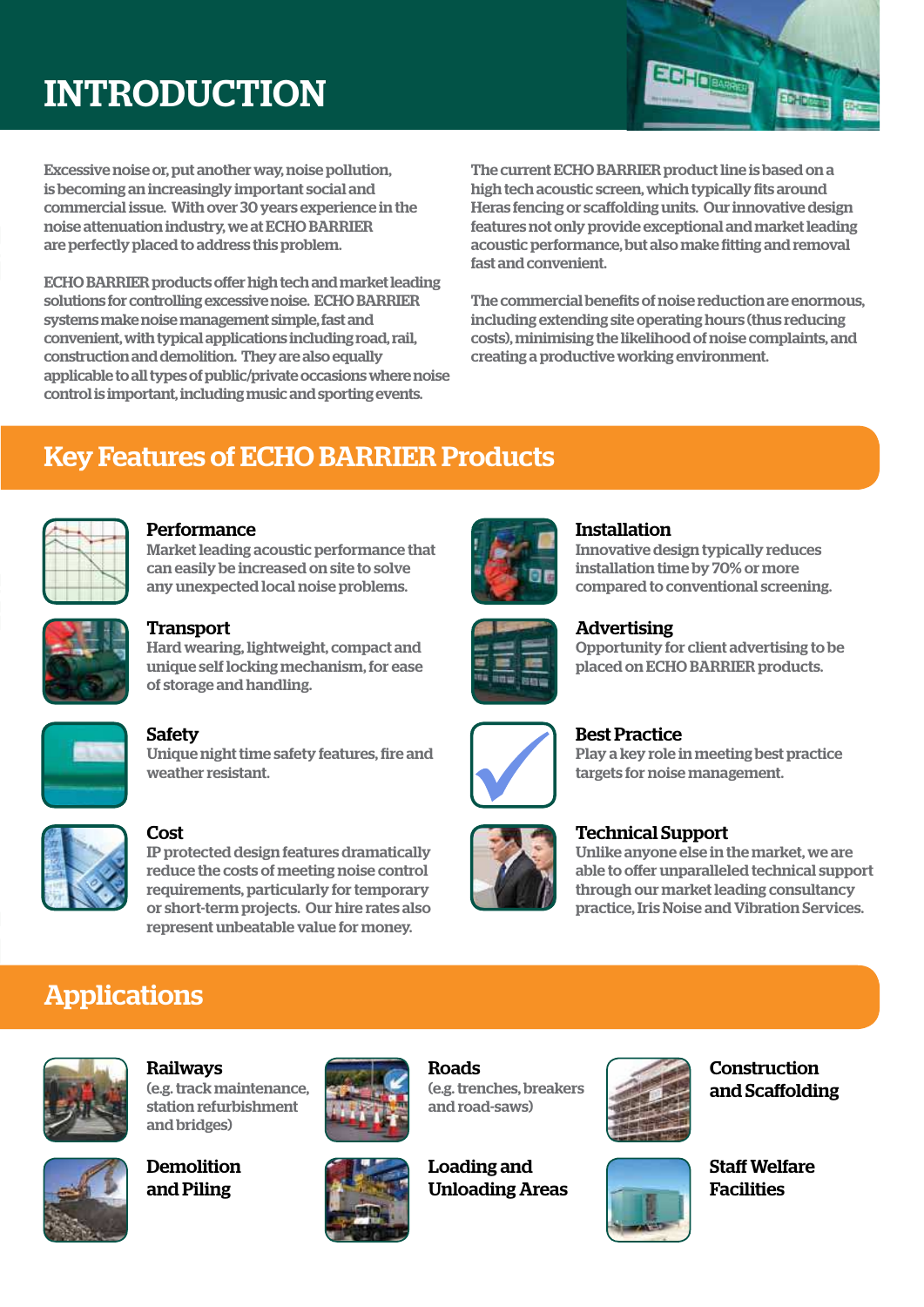# **PRODUCTS**



ECHO BARRIER products are born of innovative designs that provide the optimum balance between acoustic performance and practical considerations, such as ease of installation, transportation and storage.

The construction of the Heras fencing mounted system, for example, has been designed to provide the maximum attenuation for the minimum weight to facilitate rapid installation and removal for temporary or short-term applications. Where higher attenuation is required (for example, close to an unexpectedly noisy generator), the ECHO BARRIER is designed so that you can simply clip on additional panels in seconds.

Our first ECHO BARRIER product for public release is the ECHO H1. This can fit on all types of vertical fencing or scafolding, with a particular focus on Heras temporary fencing - hence the name ECHO H1. The ECHO H1 has the following qualities:

### Acoustic Performance

### 10 to 20dB typical noise reduction – up to 30dB is possible

The precise performance is dependent on the frequency content of the noise sources and the local barrier geometry. note that we can advise on the optimum performance coniguration for any particular application.

### Enhanced noise attenuation - re-conigured on site as required

The ECHO BARRIER system is designed so that you can adjust the acoustic performance on site by increasing the degree of overlap. This allows you to install additional attenuation just where you need it, at noise 'hot-spots', without spending more than necessary elsewhere. This is particularly useful, as oten happens, where you suddenly encounter unexpectedly loud noise sources on site.

### Soaking up sound

ECHO BArrIErS include high performance acoustic absorbent to soak up sound rather than just reflecting the noise. This significantly increases the overall 'real world' sound attenuation.

### Installation and Handling

- Unique mounting system reduces installation time by 70%.
- Unique roll up lock for storage and easy transportation.
- Hard wearing.
- Lightweight (c. 4kg) to aid mechanical handling.

### Acoustic Design

The acoustic elements of the ECHO BARRIER comprise a mass layer and a carefully designed acoustic absorbent layer. These not only attenuate the direct transmission of sound, but also absorb it, thereby reducing the sound relected back towards the source and overall performance.

Typical octave band noise levels with and without the barrier are shown in the following figure:



### Aesthetic Design



In addition to its acoustic qualities, the ECHO H1 has been designed to look good in prominent and highly visible locations. Furthermore, clients can take the opportunity to advertise their brand name or services on the ECHO H1 barrier itself.



### **Safety**

- Relective strips designed to pick up both truck and car headlights.
- Weatherproof.
- Fire resistant.
- No fibreglass or rockwool.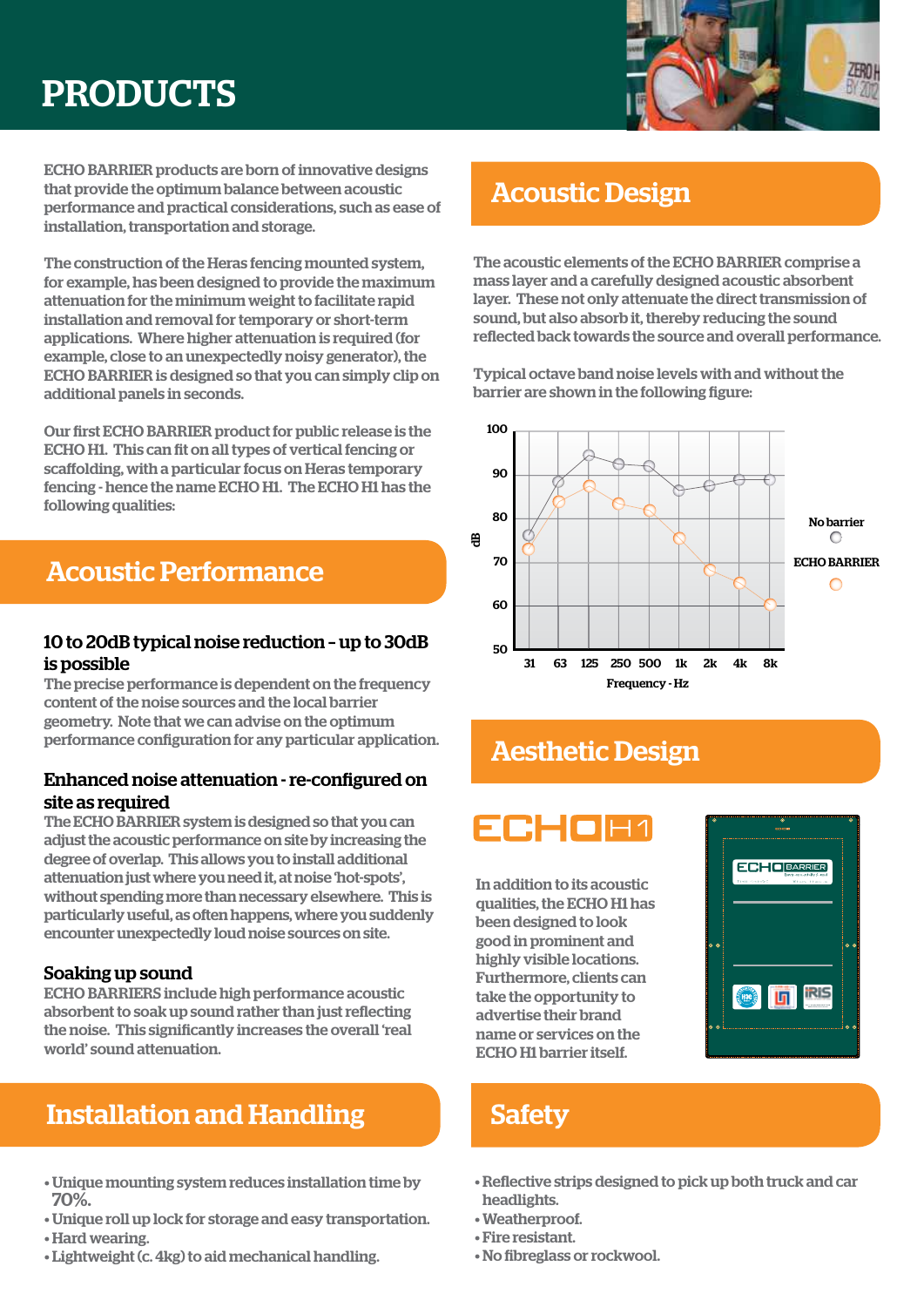# BESPOKE PErFOrMAnCE



At ECHO BARRIER we offer a bespoke service aimed at servicing the precise needs of each individual client and maximising performance. We achieve this in various diferent ways:

### Cutting Edge Acoustic Design

The acoustic elements of the ECHO BARRIER comprise a mass layer and a carefully designed acoustic absorbent layer. These not only attenuate the direct transmission of sound, but also reduce the sound reflected back towards the source to improve the overall performance.

### **Developing New Applications**

As a market leader we are always developing new applications and noise control solutions. This means that, within reason, whatever your noise problem is, you can be sure that we will find a way to mitigate it.

### Support and Consultancy

Our support and consultancy services are provided by our sister company, Iris Noise and Vibration Services (Iris NVS). Iris nVS is a specialist noise attenuation consultancy, with over 30 years experience in the ield of noise control.

The fundamental techniques involved in using ECHO BARRIERS are very simple in most circumstances. However, if you have unusual noise signatures or geometries or you need to be able to guarantee speciic noise levels, we can provide you with a full range of additional technical support services. Such services include:

### Acoustic Barrier Selection and Coniguration

- Recommending the best ECHO BARRIER speciication for the application.
- Analysing the optimum geometry.
- Noise level predictions.

### noise Measurements and Assessments

- Environmental noise measurements (e.g. BS4142, BS5228 etc.)
- Occupational noise assessments.

### **Training**

- Noise measurement.
- Environmental noise speciications and targets.
- Best Practicable Means (BPM) in noise management.

#### noise Control at Source

• Engineering techniques to reduce noise from plant at source or to ensure that plant meets noise specifications for particular applications.

### **Correct Configuration**

The coniguration or layout of acoustic barriers with respect to the relevant noise source(s) is a key factor in achieving the required noise reduction. There are two simple principles involved. The first involves maximising the sound 'shadow' cast by the barrier by positioning the barrier correctly. This concept is illustrated below.

#### Poor barrier position





The second key principle is that the performance of any barrier, whether a convenient temporary construction or a brick wall, is always significantly less at lower frequencies. This efect is created by a combination of the barrier geometry and the laws of physics. Technically, lower frequency sound has a longer wavelength which reduces the efective height of the barrier, creating a smaller acoustic 'shadow' as shown in the figure.

#### Barrier frequency



Please contact us for detailed technical advice on optimum barrier installations for specific applications.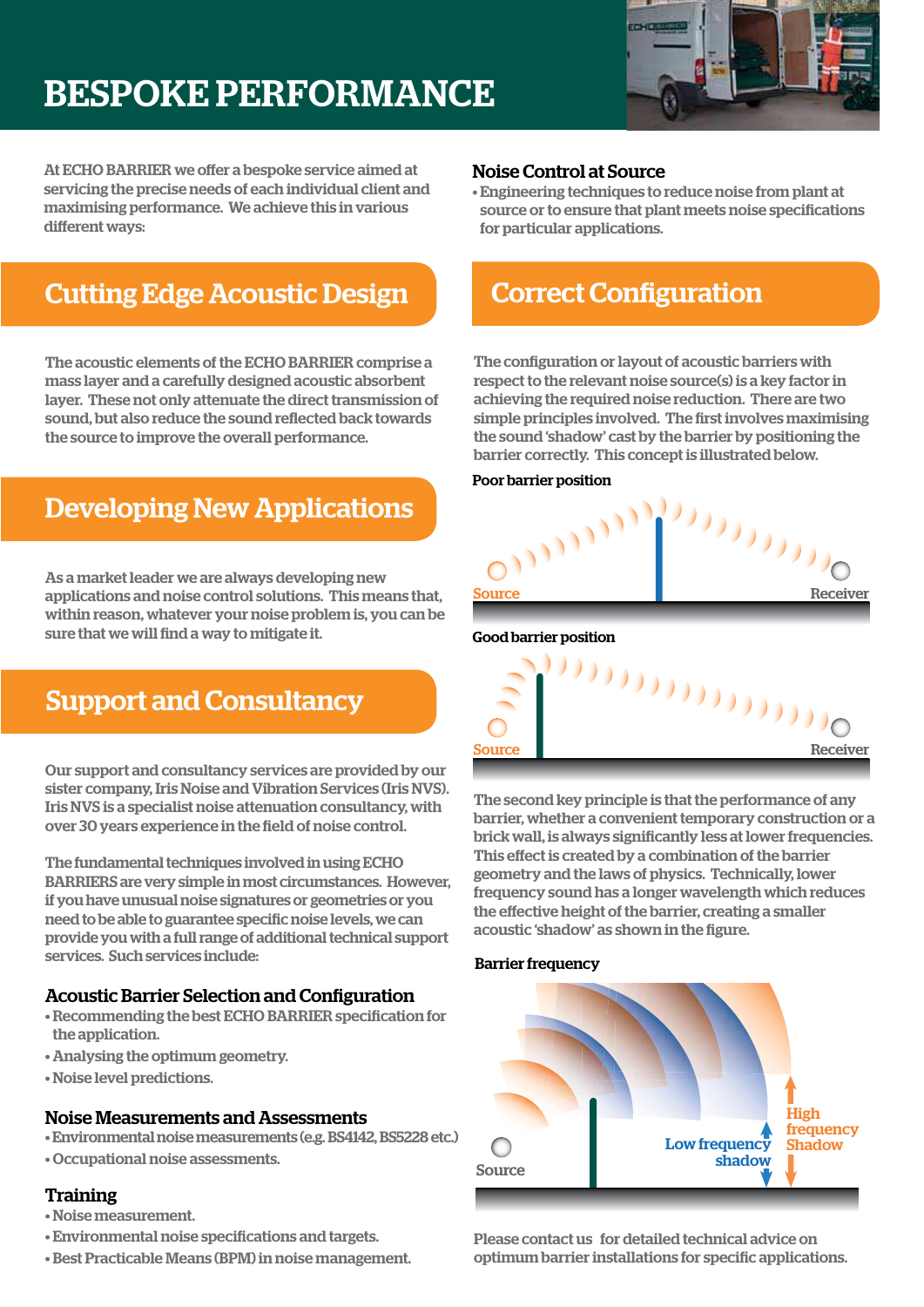# rEgulATOry COnTrOlS



#### **Environmental Noise**

#### **General Legislation**

Whilst the Environmental Protection Act 1990 gives local authorities the power to control general noise pollution, the Control of Pollution Act 1974 (CPA) gives powers to local authorities to control noise and vibration from construction sites. The CPA emphasises that best practical means (BPM) should be used to control noise pollution.

#### Operation of Control of Pollution Act 1974

Section 60 of the CPA gives local authorities the power to serve a notice on the person responsible for a construction site, with such notice requiring speciic actions to be taken to minimise noise.

Section 61 of the CPA allows a contractor to approach a local authority in order to agree a noise management protocol prior to work commencing on site. Such an agreement, once executed, protects the contractor from local authority action under Section 60.

We are perfectly placed to assist with the negotiation and fulfilment of Section 61 Agreements, by supplying ECHO BARRIERS and by providing acoustic consultancy support through Iris nVS.

#### Codes of Practice

BS 5228 and BS 4142 codes of practice (for construction and industry respectively) specify that best practice should be used to manage construction site and industrial/commercial noise.

ECHO BARRIERS are rapidly becoming part of accepted best practice in the noise attenuation industry.

#### Occupational Noise

#### **Noise at Work**

There are an estimated 170,000 people in the UK that suffer from deafness or related ear conditions due to excessive noise at work. Unsurprisingly, employers therefore have a legal duty to protect the hearing of their employees – currently such legal duty is governed by the Control of Noise at Work Regulations 2005 (the Regulations).

#### What has changed from the previous Noise at Work Regulations 1989?

Under the new Regulations, specific action is required at certain 'action values'. The level at which employers must provide hearing protection and hearing protection zones is now 85 decibels (daily or weekly average exposure) and the level at which employers must assess the risk to workers' health and provide them with information and training is now 80 decibels. There is also an exposure limit value of 87 decibels, above which workers must not be exposed. This limit already takes into account any reduction there may be in exposure by providing hearing protection. Essentially, the permitted exposure level to noise has been lowered.

#### What noise levels do we associate with typical site activities?

Illustrated below are typical site activities and the noise they generate, as deined by the Health and Safety Executive (HSE), which has the responsibility for enforcing the Regulations:

| dB(A)                        |                         |                              |
|------------------------------|-------------------------|------------------------------|
| <b>Concrete Grinding 85+</b> | <b>Dumper Truck 85+</b> | Excavator 85+                |
| Guniting 85+                 | <b>Pouring Concrete</b> | <b>Shoveling Hardcore 94</b> |
| Sandblasting 85+             |                         |                              |

#### What can be done to ensure high noise levels are contained within the limits of the Regulations?

A risk assessment should be carried out to determine the level, type and duration of exposure to noise. The HSE website (www.hse.gov.uk) features a method of calculating daily exposure. The assessment will be partly based on standard information from work equipment manufacturers. The risk assessment must be carried out by a competent person. A series of hierarchical steps can also be taken to deal with noise. Compliance should take place in the following order:

- Avoid or reduce noise directly, e.g. by using less noisy equipment.
- Adopt working methods that avoid or reduce exposure to noise. Our in house noise consultants at Iris nVS can assist in this area.
- reduce the<br>kposure. • Use physical means, such as ECHO BARRIERS, to reduce the effects of noise.
- Adapt or reduce working periods to limit noise exposure.
- Provide training in the use of noisy equipment to reduce exposure.
- Make ear protection/PPE available or issued to those afected.



- Market leading acoustic performance (absorption not relection).
- 15dB plus noise reduction.
- Fully protected IP design features.
- Easy handling and storage, with innovative roll up mechanism.
- Fire and weather resistant.
- No hazardous materials (no fibreglass used).
- Unique night time safety features.
- Space for client branding/advertising.
- Simple installation, with the ability to double and triple layer where required.
- Local authority/best practice approved.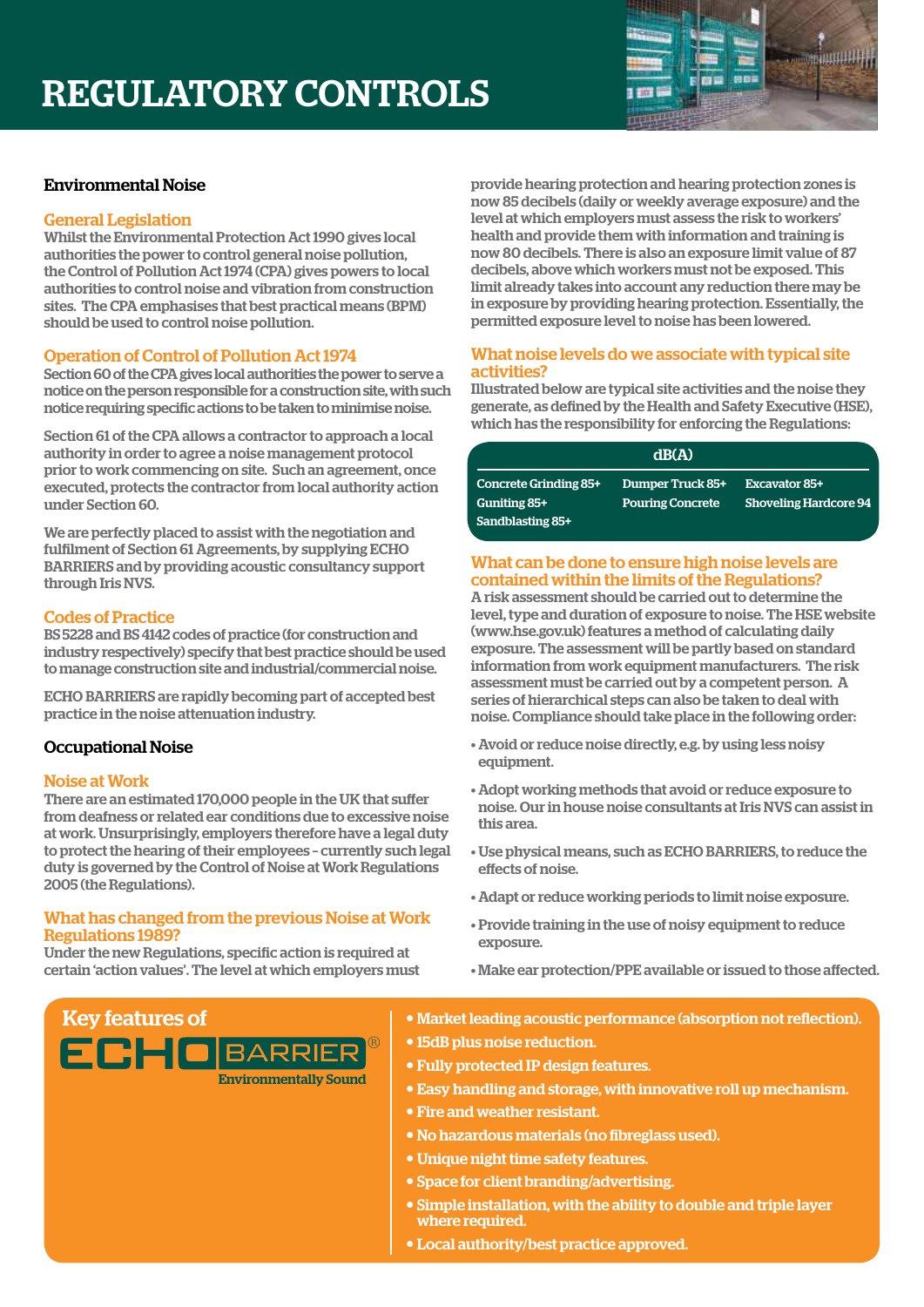